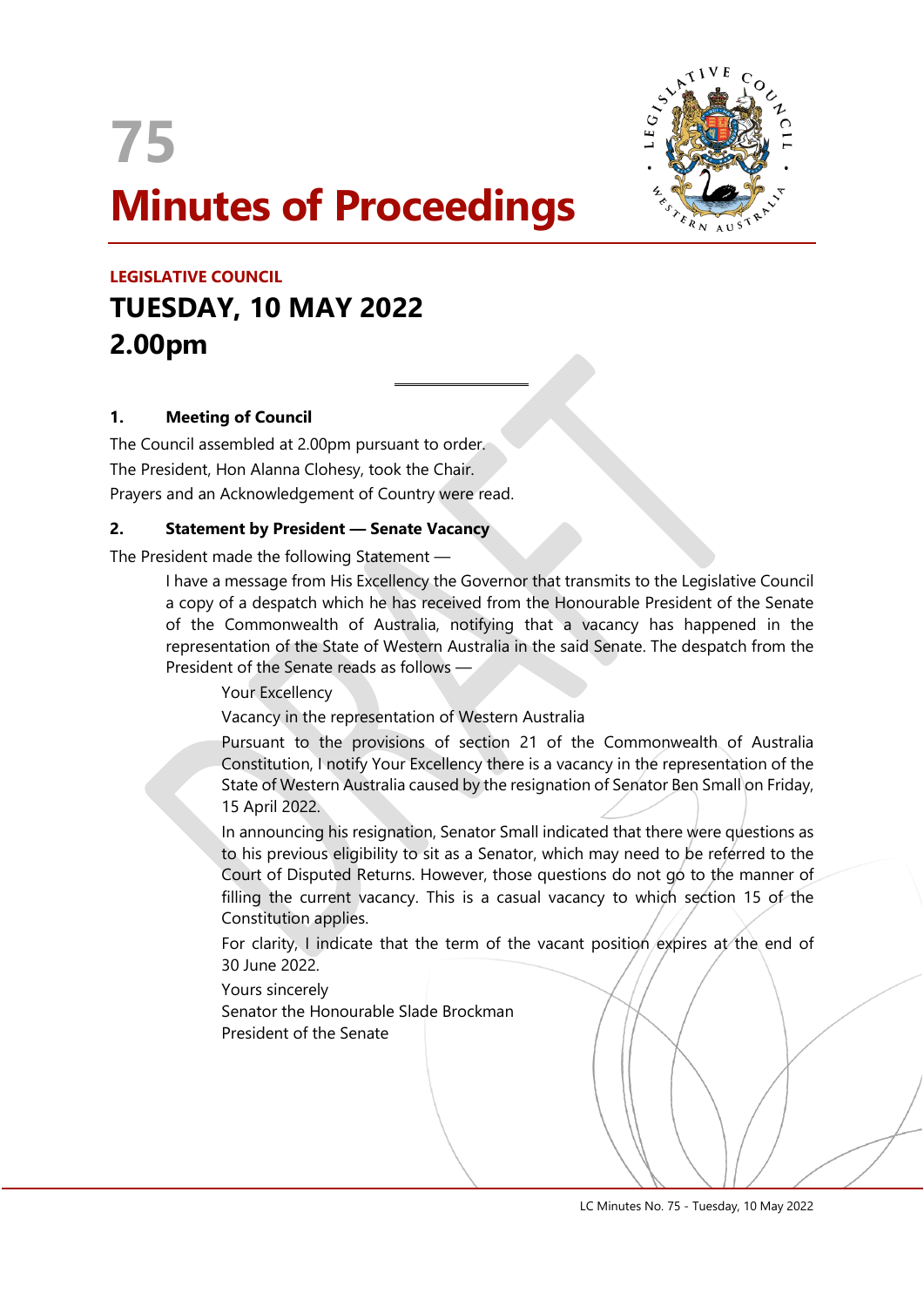# **3. Message from His Excellency the Governor — Assent to Bills**

The President reported the receipt of a Message from His Excellency the Governor assenting to the following Bills —

| 14 April 2022 - Message No. 10                                         | Act No.    |
|------------------------------------------------------------------------|------------|
| Transport Legislation Amendment (Identity Matching Services) Bill 2021 | 8 of 2022  |
| Legal Profession Uniform Law Application Bill 2021                     | 9 of 2022  |
| Legal Profession Uniform Law Application (Levy) Bill 2021              | 10 of 2022 |
| Treasurer's Advance Authorisation Bill 2022                            | 11 of 2022 |
| Animal Resources Authority Amendment and Repeal Bill 2021              | 12 of 2022 |

# **4. Statement by President — COVID-19 — Legislative Council Sitting Arrangements**

The President made the following Statement —

Like all public and private institutions over the past two years, the Parliament, as a workplace, has put in place a number of public health and safety measures to minimise the risk of COVID-19 transmission.

I confirm that following consultation with the party leaders, many of those health and safety settings for the Chamber and its surrounds have been amended.

The arrangements for the Chamber going forward are:

- Seating arrangements have been restored and Members may now sit and speak in all proceedings from their own allocated seat.
- As the suspension of Standing Orders agreed to on 15 February 2022 requiring sit/stand divisions has now expired, divisions will be conducted in the usual manner.
- The bar of the Chamber is now closed and the President's Gallery is no longer part of the floor of the House.
- Arrangements for advisers in the Chamber will return to the usual practice.
- Hard copies of documents will once again be distributed in the Chamber.
- Masks are no longer required, but I strongly encourage the wearing of masks in the Chamber.
- Admission to the Chamber remains subject to all persons strictly adhering to hygiene requirements. Hand sanitiser continues to be available at each of the entrances to the Chamber, and all persons are required to use this on entry to the Chamber.
- Please also follow other health quidelines, including only attending if you are well. If Members need to cough or sneeze, they should do so either into their elbow or a tissue, with the tissue then immediately discarded into a bin.

The following social distancing practices will remain in place:

- Bottled water will continue to be available for Members at the rear of the Chamber.
- The Chair of Committees and Deputy Chairs will continue to sit in the President's Chair during Committee of the Whole House.
- Hansard will continue to be reporting remotely and will not be present on the floor of the House or the Public Gallery. Any speech notes for Hansard should be delivered to them via email at the conclusion of your speech.
- The Public Gallery remains closed for the time being.

Other public health and safety measures around the Parliament have been communicated to Members and staff in an email update from the Clerk.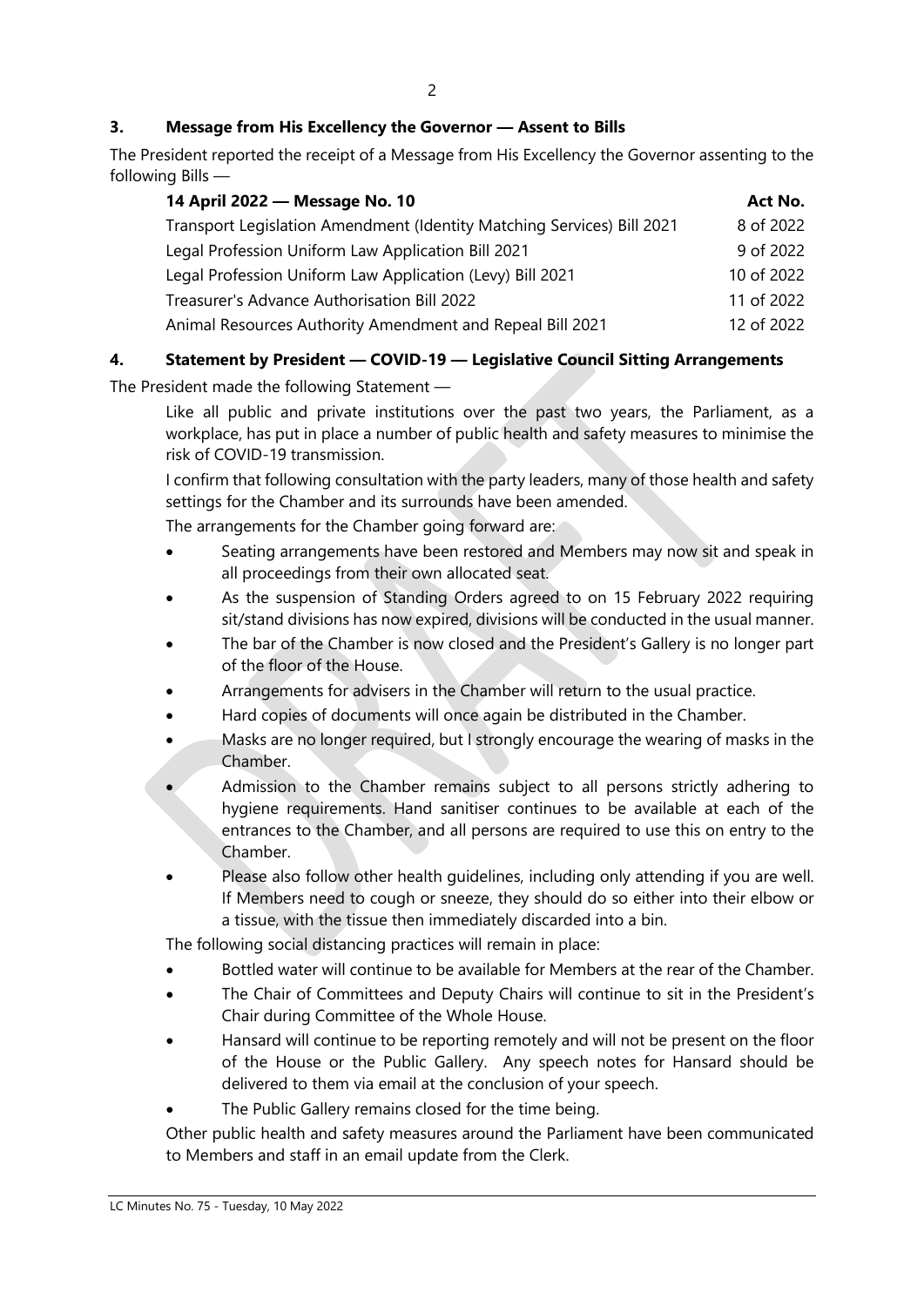Hon Nick Goiran presented an E-Petition from 8,318 petitioners requesting the Legislative Council inquire into the transparency of health advice and modelling which informs the state of emergency declarations. (Tabled Paper 1248).

Hon Dr Brad Pettitt presented an E-Petition from 695 petitioners requesting the Legislative Council to support a review of the *Animal Welfare Act 2002*, particularly the minimum penalties for animal abuse. (Tabled Paper 1249).

# **6. Statement by President — Compliance with an Order of the Council**

The President made the following Statement —

My final piece of correspondence is a communication from the Clerk of the Legislative Council. It reads —

President

Pursuant to an Order of the Council made on 15 February 2022 regarding the vaccination and booster requirements for Members of the Legislative Council, I advise that the suspension imposed on Hon Sophia Moermond for failing to comply with paragraph 2(a) of the Order was lifted on 6 May 2022.

# **7. Papers**

The following Papers were laid on the Table by —

# **President**

| $Addendums$ —                                                                                                                                       |
|-----------------------------------------------------------------------------------------------------------------------------------------------------|
|                                                                                                                                                     |
| Inspector of Custodial Services, Office of the - 2021 Inspection of the Intensive<br>Support Unit at Banksia Hill Detention Centre (Report No. 141) |
| Auditor General's Papers -                                                                                                                          |
| Audit Results Report - Annual 2020-21 Financial Audits of State Government<br>Entities - Part 2: COVID-19 Impacts (Report No. 14) (May 2022)        |
| $Reports$ —                                                                                                                                         |
| Corruption and Crime Commission - Report of the balance of recommendations<br>arising out of previous Commission reports on the Department of       |
| Inspector of Custodial Services, Office of the - 2021 Inspection of Hakea Prison                                                                    |
| Inspector of Custodial Services, Office of the - 2021 Inspection of the Intensive<br>Support Unit at Banksia Hill Detention Centre (Report No. 141) |
| <b>Leader of the House</b>                                                                                                                          |
| $Addendums -$                                                                                                                                       |
|                                                                                                                                                     |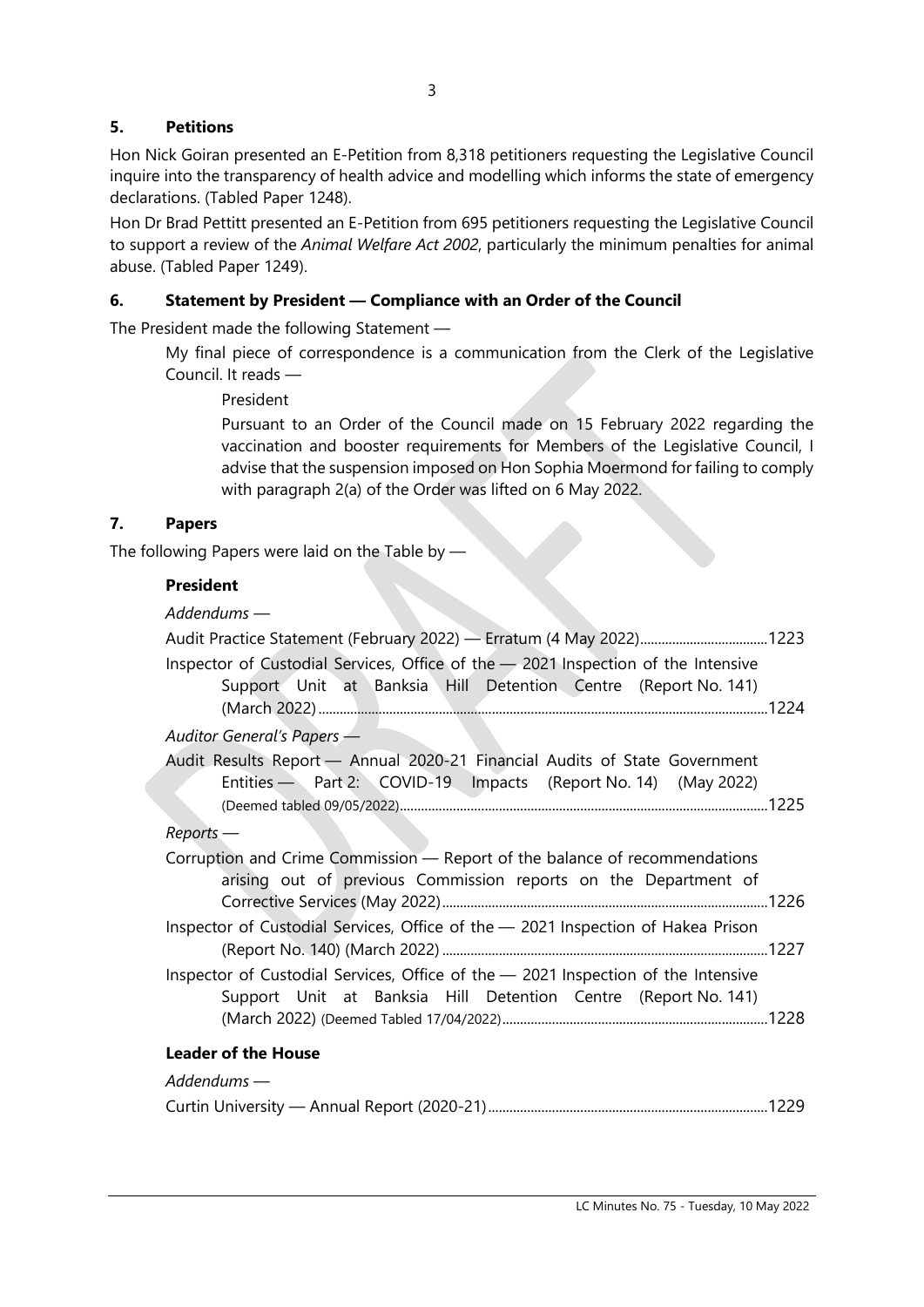| $Directions$ —                                                                                                                                                                                                                                                                                                                                         |  |
|--------------------------------------------------------------------------------------------------------------------------------------------------------------------------------------------------------------------------------------------------------------------------------------------------------------------------------------------------------|--|
| Direction from the Minister for Planning to the State Administrative Tribunal -                                                                                                                                                                                                                                                                        |  |
| Application for review (DR 63 of 2022) in accordance with Section 246(2)(a)                                                                                                                                                                                                                                                                            |  |
|                                                                                                                                                                                                                                                                                                                                                        |  |
| Local Laws $-$                                                                                                                                                                                                                                                                                                                                         |  |
| Cat Act 2011 (Town of Bassendean Cats Amendment Local Law 2022 G.G. 08/04/2022) 1231                                                                                                                                                                                                                                                                   |  |
| Local Government Act 1995 (Shire of Narrogin Health Local Law 2022 G.G. 05/04/2022, Local<br>Government Property Amendment Local Law 2022 G.G. 08/04/2022, Town of Victoria<br>Park Amendment (Prescribed Offences) Local Law 2022 G.G. 29/04/2022 and City of<br>Melville Local Government (Meeting Procedures) Local Law 2022 G.G. 06/05/2022)  1232 |  |
| $Proposals$ —                                                                                                                                                                                                                                                                                                                                          |  |
| Land Administration Act 1997 - Submission No 07/2021 - Amendments to Class                                                                                                                                                                                                                                                                             |  |
|                                                                                                                                                                                                                                                                                                                                                        |  |
| $Requirements$ —                                                                                                                                                                                                                                                                                                                                       |  |
| Children and Community Services Act 2004 (Children and Community Services                                                                                                                                                                                                                                                                              |  |
|                                                                                                                                                                                                                                                                                                                                                        |  |
| Jetties Act 1926 (Jetties Amendment Regulations (No. 2) 2022 G.G. 22/04/2022) 1235                                                                                                                                                                                                                                                                     |  |
| Jetties Act 1926; Shipping and Pilotage Act 1967 (Transport Regulations Amendment                                                                                                                                                                                                                                                                      |  |
|                                                                                                                                                                                                                                                                                                                                                        |  |
| Metropolitan Redevelopment Authority Act 2011 (Metropolitan Redevelopment                                                                                                                                                                                                                                                                              |  |
| Perth Parking Management Act 1999 (Perth Parking Management Amendment                                                                                                                                                                                                                                                                                  |  |
|                                                                                                                                                                                                                                                                                                                                                        |  |
| Rail Safety National Law (WA) Act 2015 (Transport Regulations Amendment (Rail Safety                                                                                                                                                                                                                                                                   |  |
|                                                                                                                                                                                                                                                                                                                                                        |  |
| $Rules$ —                                                                                                                                                                                                                                                                                                                                              |  |
| Lotteries Commission Act 1990 (Lotteries Commission (Oz Lotto) Amendment                                                                                                                                                                                                                                                                               |  |
| Rules 2022 G.G. 05/04/2022 and Super66 and Removal of Self-Serve Kiosks)                                                                                                                                                                                                                                                                               |  |
|                                                                                                                                                                                                                                                                                                                                                        |  |
| <b>Minister for Emergency Services</b>                                                                                                                                                                                                                                                                                                                 |  |
| Local Laws -                                                                                                                                                                                                                                                                                                                                           |  |
| Bush Fires Act 1954 (Shire of Dardanup Bush Fire Brigades Amendment Local                                                                                                                                                                                                                                                                              |  |
| Waste Avoidance and Resource Recovery Act 2007 (City of Bayswater Waste Amendment                                                                                                                                                                                                                                                                      |  |
|                                                                                                                                                                                                                                                                                                                                                        |  |
| $Notices$ —                                                                                                                                                                                                                                                                                                                                            |  |
| Energy Safety Act 2006 (Energy Safety Levy Notice 2022 G.G. 12/04/2022) 1243                                                                                                                                                                                                                                                                           |  |
| $Standards -$                                                                                                                                                                                                                                                                                                                                          |  |
| Fair Trading Act 2010 (Competition and Consumer (Australian Consumer Law - Electronic                                                                                                                                                                                                                                                                  |  |
| Ticket Resale Service) Information Standard 2022 G.G. 29/04/2022, Consumer Goods<br>(Button/Coin Batteries) Amendment Safety Standard 2022 G.G. 29/04/2022 and<br>Consumer Goods (Products Containing Button/Coin Batteries) Amendment Safety                                                                                                          |  |
|                                                                                                                                                                                                                                                                                                                                                        |  |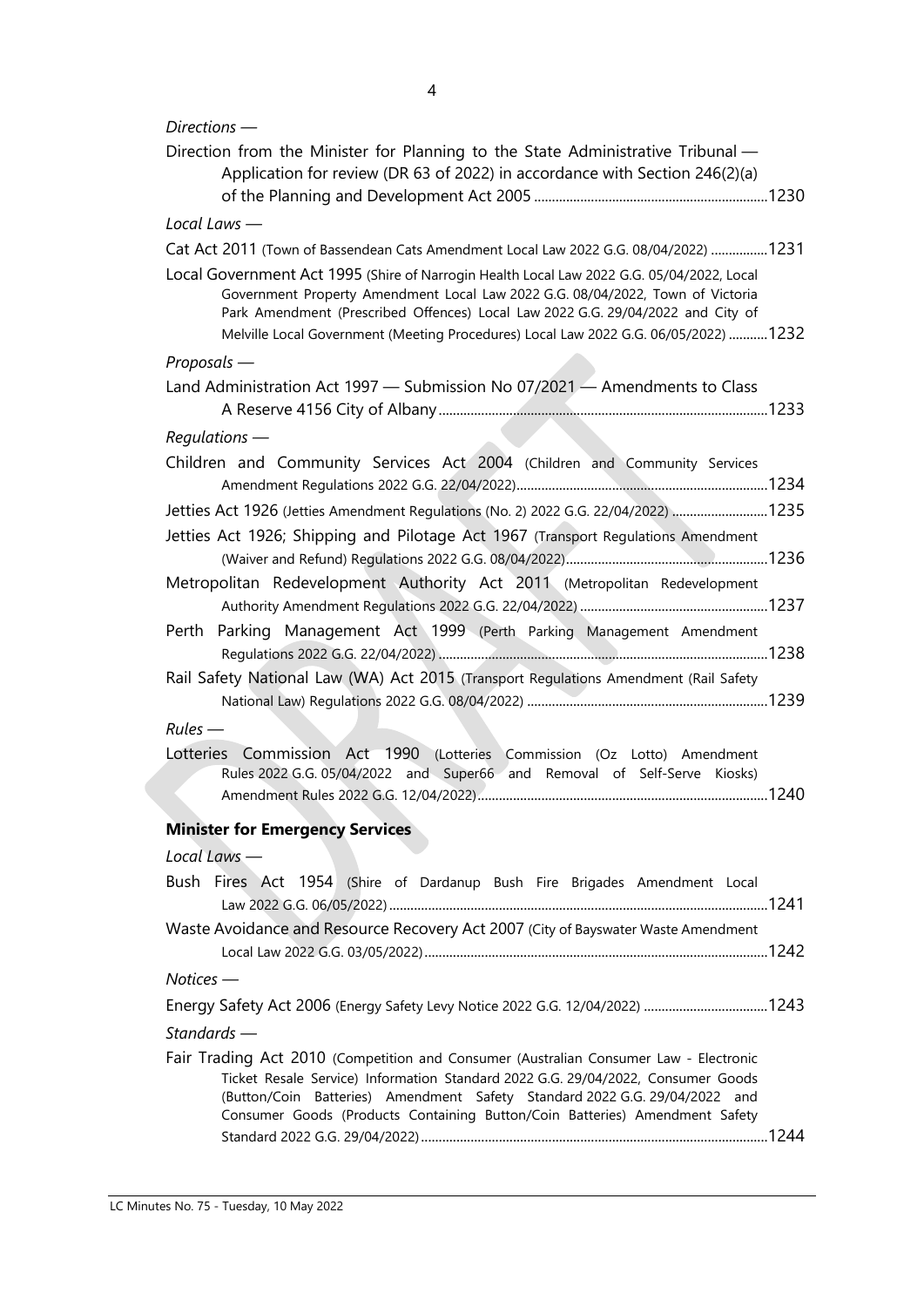#### **Parliamentary Secretary to the Attorney General**

| Parliamentary Secretary to the Minister for Disability Services                      |
|--------------------------------------------------------------------------------------|
| Supreme Court Act 1935 (Supreme Court Amendment Rules 2022 G.G. 06/05/2022)1246      |
| $Rules$ —                                                                            |
| Family Court Act 1997 (Family Court Amendment Regulations 2022 G.G. 08/04/2022) 1245 |
| Regulations —                                                                        |

*Orders —*

Fish Resources Management Act 1994 (Prohibition on Fishing For Rock Lobster Amendment Order 2022 G.G. 08/04/2022).................................................................................1247

#### **8. Joint Sitting — Senate Vacancy**

The Leader of the House moved, without notice —

That with reference to the Message reported to the Council by the President from His Excellency the Governor, the Honourable President be requested to confer with the Honourable Madam Speaker in order to fix a day and place whereon and whereat the Legislative Council and the Legislative Assembly, sitting and voting together, shall choose a person to hold the place of the Senator whose place has become vacant.

Question — put and passed.

#### **9. Order of Business**

Ordered — That Orders of the Day Nos 1, *City of Vincent Local Government Property Local Law 2021 — Disallowance*, and 2, *Shire of Broome Waste Local Law 2021* be taken after Order of the Day No. 5, *Fair Trading Amendment Bill 2021*. (Leader of the House).

#### **10. Firearms Amendment Bill 2021**

The Order of the Day for the further consideration of this Bill, in Committee of the Whole House, having been read.

The President left the Chair.

#### ———— **In Committee**

(Hon Steve Martin in the Chair)

Clause 6. Debate resumed. Clause agreed to. Clause 7. Debate ensued. Clause agreed to. Clause 8. Debate ensued. Clause agreed to. Clause 9. Debate ensued. Clause agreed to. Clause 10. Debate ensued.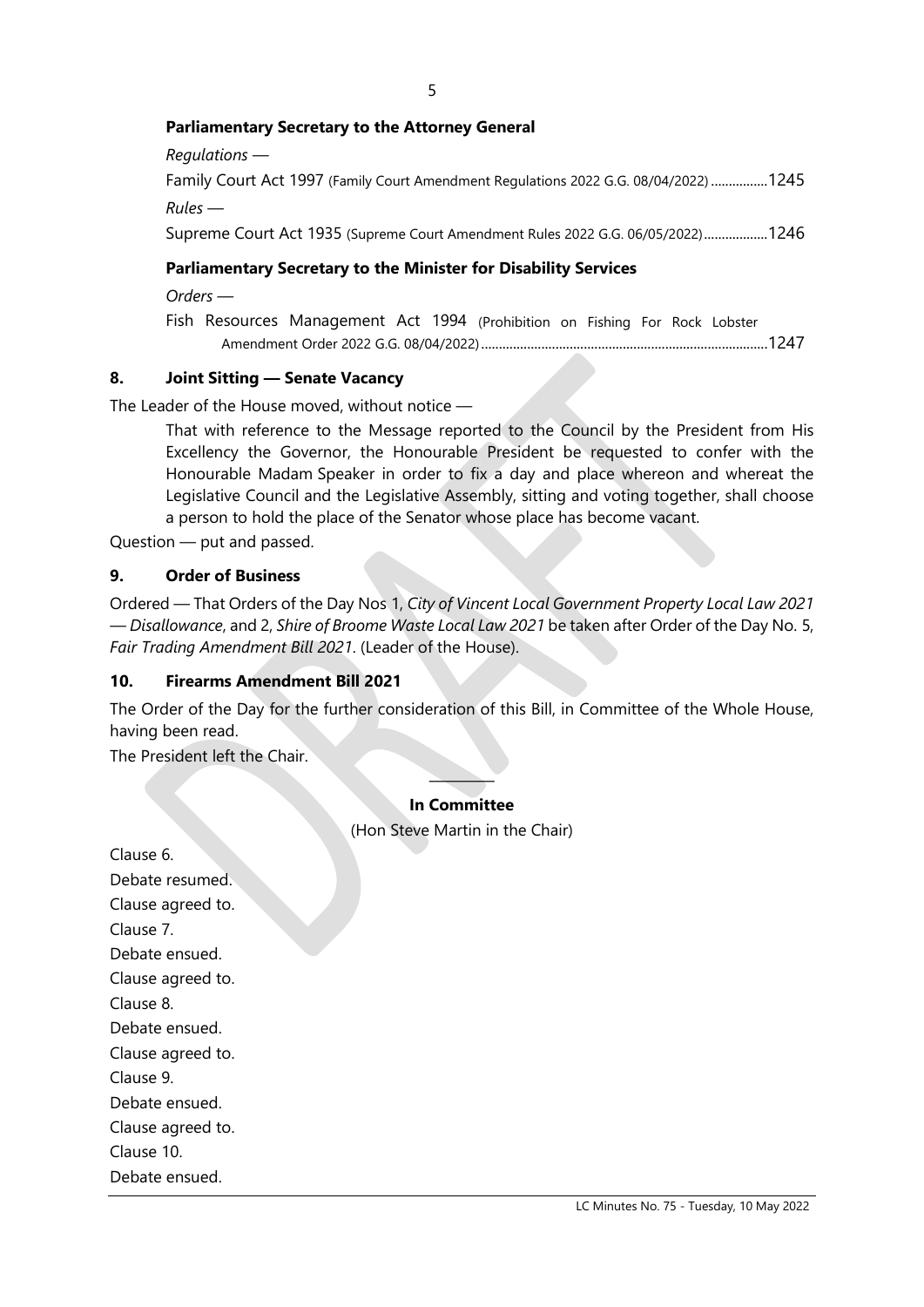Clause agreed to. Clause 11 agreed to. Clause 12. Debate ensued. Clause agreed to. Clauses 13 and 14 agreed to. Clause 15. Debate ensued. Clause agreed to. Clauses 16 to 19 agreed to. Clause 20. Debate ensued. Clause agreed to. Clause 21 agreed to. Clause 22. Debate ensued. Clause agreed to. Clauses 23 and 24 agreed to. Clause 25. Debate ensued. Clause agreed to. Clause 26 agreed to. Clause 27. Debate ensued. Clause agreed to. Clause 28 agreed to. Clause 29. Debate ensued. Clause agreed to. Clauses 30 to 34 agreed to. Clause 35. Debate ensued. Clause agreed to. Clauses 36 to 41 agreed to. Clause 42. Debate ensued. Clause agreed to. Clause 43. Debate ensued. Clause agreed to. Clauses 44 to 46 agreed to. Clause 47. Debate ensued.

LC Minutes No. 75 - Tuesday, 10 May 2022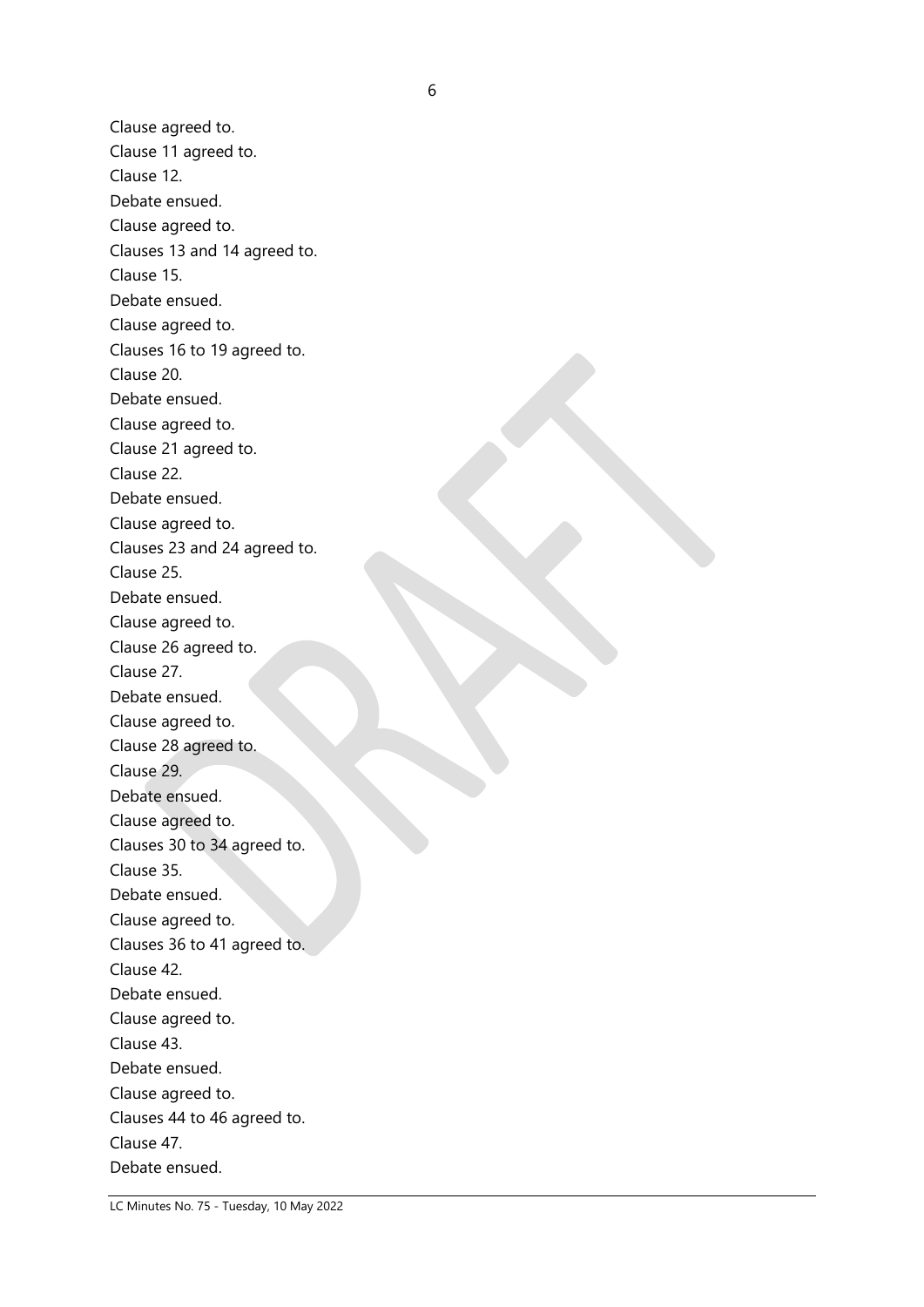Clause agreed to. Clauses 48 and 49 agreed to. Clause 50. Debate ensued. Clause agreed to. Clause 51 and 52 agreed to. Clause 53. Debate ensued. Clause agreed to. Clause 54 to 85 agreed to. Title agreed to.

The Acting President resumed the Chair.

Bill reported without amendment.

Report adopted.

The Minister for Emergency Services representing the Minister for Police moved, That the Bill be read a third time.

————

The Acting President announced that the Deputy Chair of Committees had certified that this was a true copy of the Bill as agreed to in Committee of the Whole House and reported.

Debate ensued.

Question — put and passed.

Bill read a third time and passed.

#### **11. Questions Without Notice**

Questions without notice were taken.

The Leader of the House representing the Premier, by leave, incorporated into *Hansard* a table of the average number of public servant FTEs employed by the State for the years 2016-17 to 2020- 21, in response to a question without notice asked by Hon Dr Steve Thomas.

The Leader of the House representing the Premier, by leave, incorporated into *Hansard* a table of the of the cost to the State for public service wages and superannuation for the financial years 2017-18 to 2020-21, in response to a question without notice asked by Hon Dr Steve Thomas.

The Leader of the House representing the Minister for Health, by leave, incorporated into *Hansard* a table of the number of resignations of enrolled and registered nurses, by contract type, between 1 December 2021 and 1 May 2022, in response to a question without notice asked by Hon Steve Martin.

The Leader of the House representing the Minister for Child Protection tabled the Department of Communities *Residential Care Practice Manual*, in response to question on notice 651 asked by Hon Nick Goiran. (Tabled Paper 1250).

The Minister for Emergency Services representing the Treasurer, by leave, incorporated into *Hansard* information in relation to the 24 Treasurer's Special Purpose Accounts, in response to a question without notice asked by Hon Dr Steve Thomas.

The Minister for Innovation and ICT tabled a list of State Government digital inclusion initiatives and the agency responsible for the program, in response to question on notice 621 asked by Hon Wilson Tucker. (Tabled Paper 1251).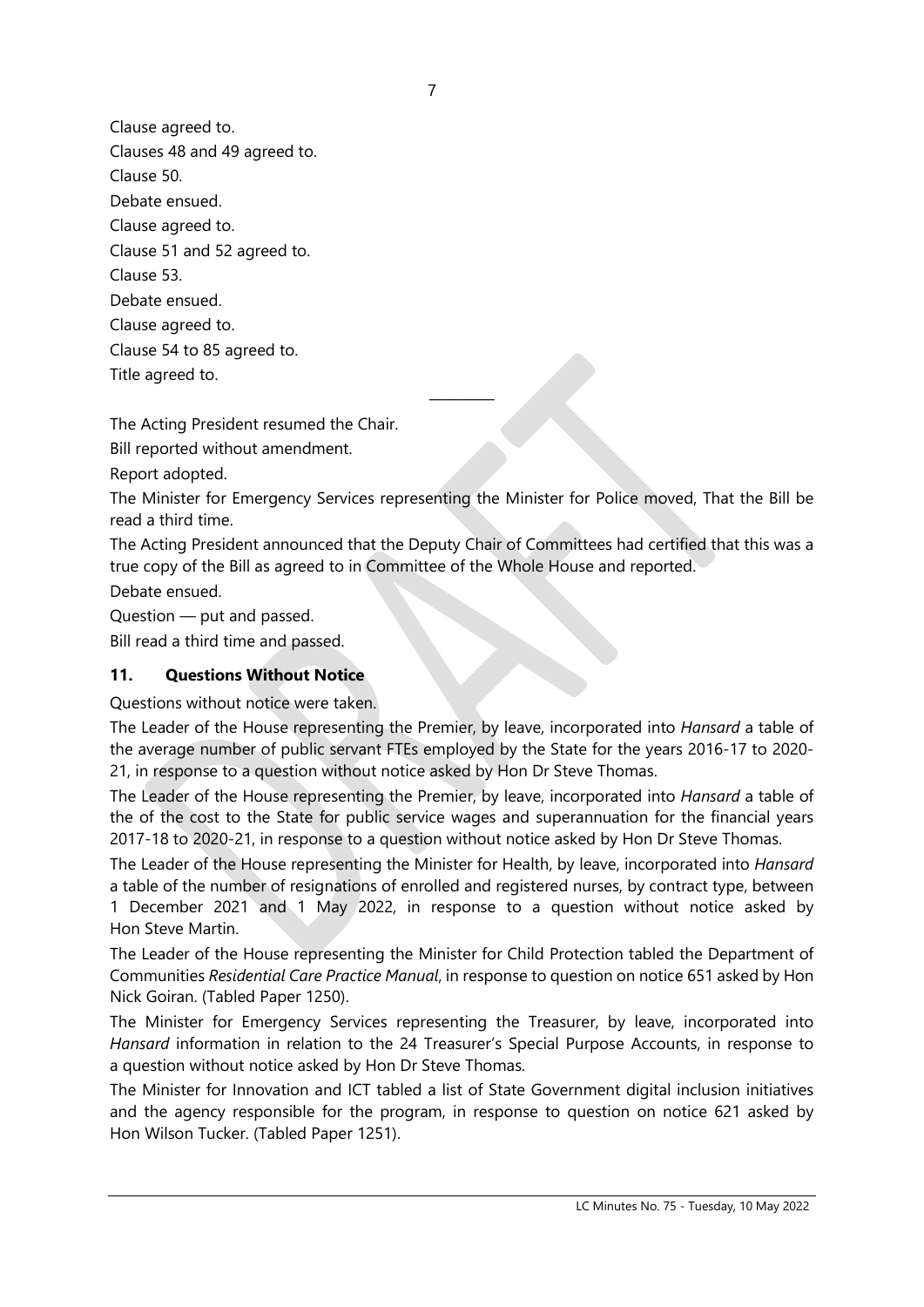The Minister for Emergency Services tabled documents the Department of Fire and Emergency Services *Operational Circular 13/2022*, in response to question on notice 622 asked by Hon Martin Aldridge. (Tabled Paper 1252).

The Minister for Emergency Services tabled documents in relation to the Ministers visit to Esperance on 11 March 2022, in response to question on notice 623 asked by Hon Martin Aldridge. (Tabled Paper 1253).

The Parliamentary Secretary to the Minister for Disability Services on behalf of the Minister for Agriculture and Food tabled documents in relation to unsuccessful applications to the Department of Primary Industries and Regional Development to import exotic bird species in 2018, 2019, 2020 and 2021, in response to question on notice 591 asked by Hon Dr Steve Thomas. (Tabled Paper 1254).

The Parliamentary Secretary to the Minister for Disability Services on behalf of the Minister for Agriculture and Food tabled documents in relation to the outcome and assessment of grants received by the Sweeter Bananas Cooperative of Carnarvon, in response to question on notice 663 asked by Hon Dr Steve Thomas. (Tabled Paper 1255).

The Leader of the House representing the Minister for Health, by leave, incorporated into *Hansard* information in relation to the daily release of COVID-19 statistics, in response to question on notice 625 asked by Hon Martin Aldridge.

## **12. Statement by President — Animal Rescue Kits**

The President made the following Statement —

Western Australia's Animal Rescue Cooperative (ARC) have provided rescue kits for Members.

You can keep them in your vehicle should you encounter injured animals on the road.

These kits have contact details for wildlife rescue groups, information about who to contact for emergencies and some items to help in an emergency until a vet or wild life carer can be contacted.

Western Australia's ARC has offered these free for Members to promote good animal welfare and the important work they do particularly during the fire seasons.

I encourage you to pick a rescue kit up from the Parliament's courtyard this week.

I thank the Member for Maylands for coordinating this.

## **13. Sentencing Legislation Amendment (Persons Linked to Terrorism) Bill 2021**

The Order of the Day having been read for the adjourned debate on the second reading of this Bill. Debate resumed.

Question — put and passed.

Bill read a second time.

The Acting President left the Chair.

#### ———— **In Committee**

(Hon Jackie Jarvis in the Chair)

Clause 1.

Debate ensued.

The Parliamentary Secretary to the Attorney General tabled a jurisdictional comparison table of presumption against parole. (Tabled Paper 1256).

Debate resumed.